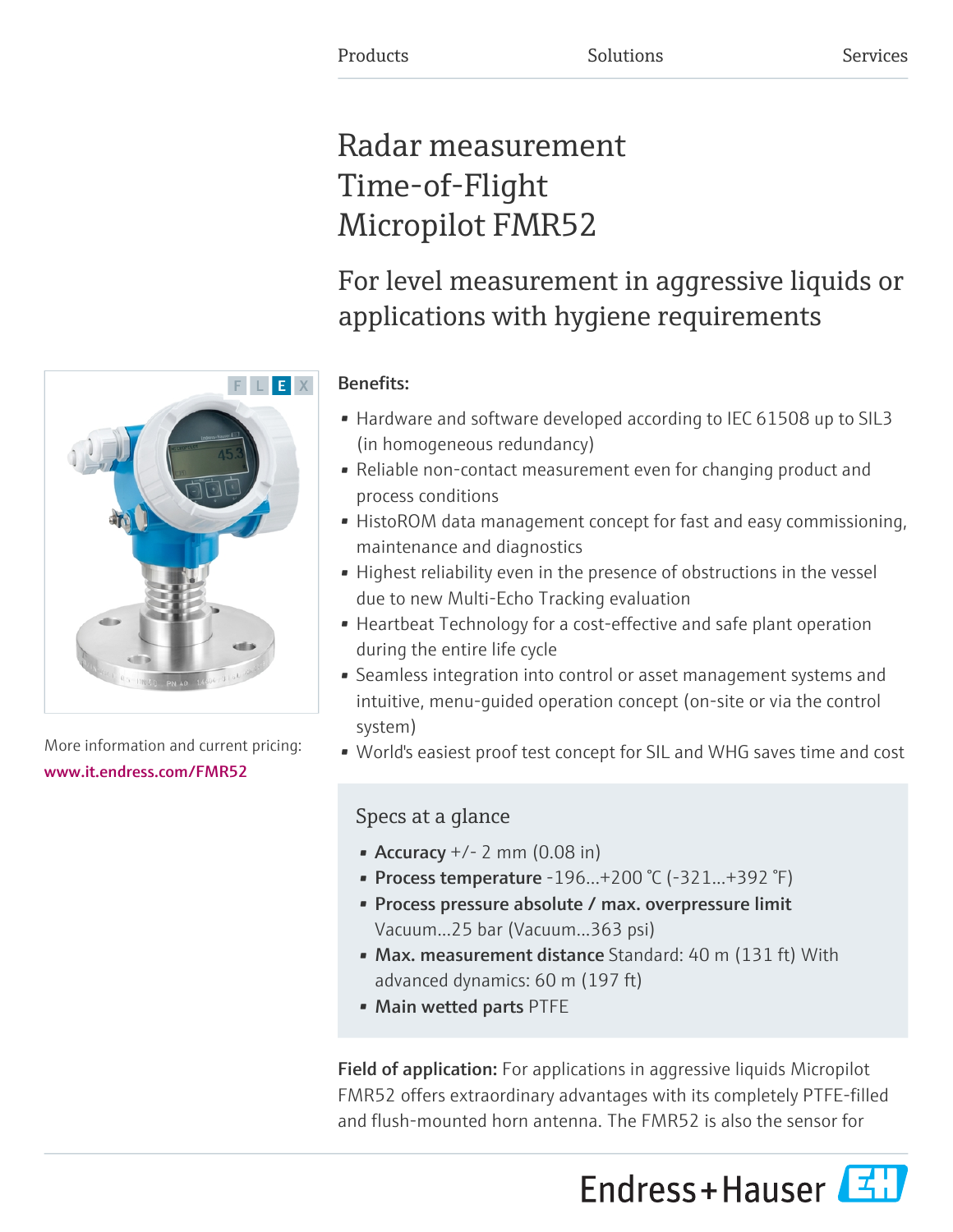hygiene-sensitive applications in the food and life sciences industry - ASME BPE, USP Class VI, 3-A and EHEDG approvals. Micropilot is used for continuous, non-contact level measurement of liquids, pastes and slurries. The measurement is not affected by changing media, temperature changes, gas blankets or vapors.

# Features and specifications

## **Measuring principle**

Level radar

## Characteristic / Application

Premium device for continuous non-contact level measurement, in which aggressive media are used as well as for highest hygiene requirements (ASME BPE, USP Class VI); Flush mounted, fully PTFE filled horn antenna

## Specialities

Heartbeat Technology, SIL 2 according to IEC 61508, Bluetooth® commissioning, Operation and maintenance SmartBlue App, Safety and reliability with Multi-Echo Tracking, HistoROM, RFID TAG for easy identification

## Supply / Communication

2-wire (HART / PROFIBUS PA/ FOUNDATION Fieldbus) 4-wire (HART) Bluetooth® wireless technology and App (optional)

## Frequency

 $K$ -band (~26 GHz)

## **Accuracy**

+/- 2 mm (0.08 in)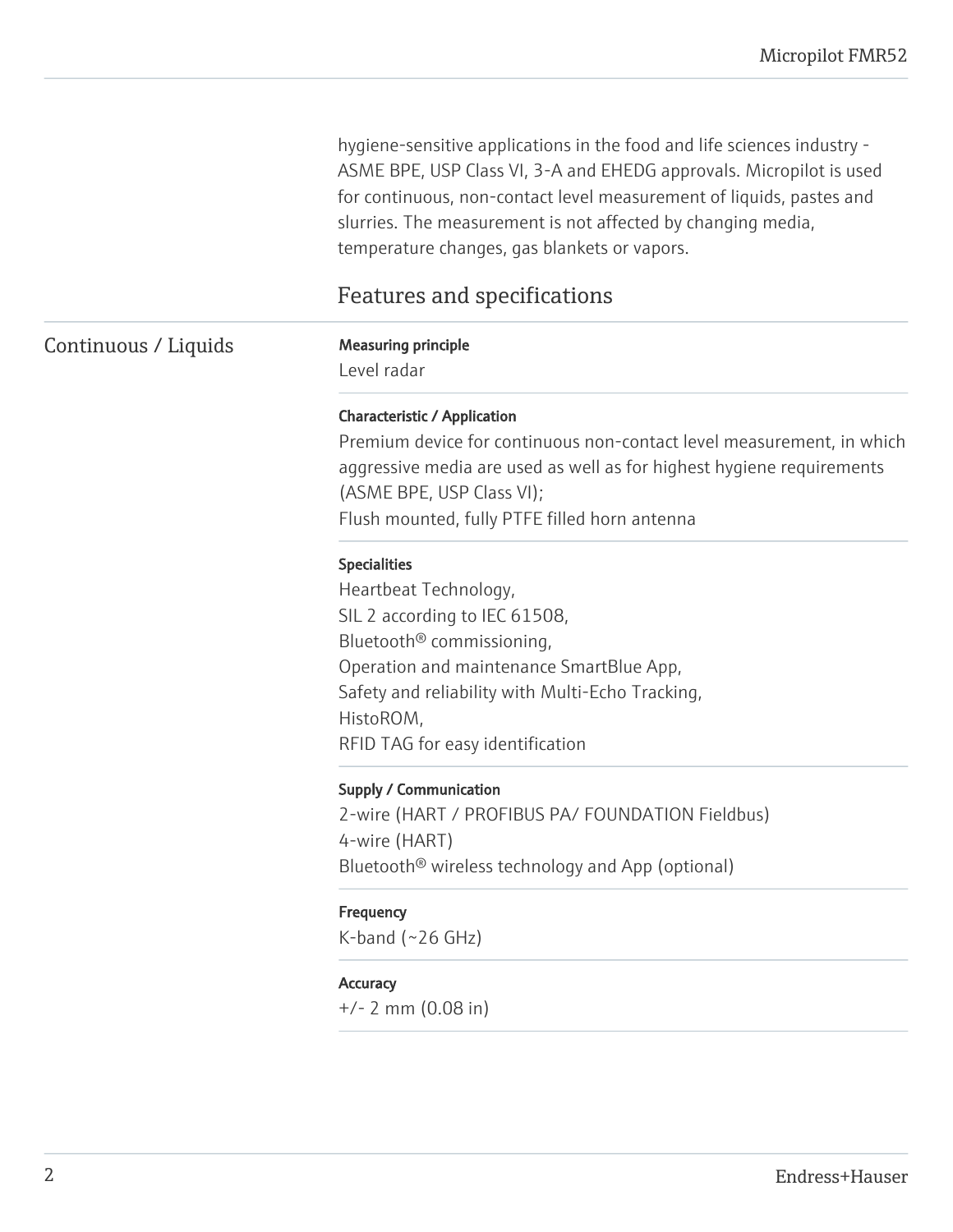## Continuous / Liquids

#### Ambient temperature

-50...+80 °C (-58...+176 °F)

#### Process temperature

 $-196...+200$  °C (-321...+392 °F)

#### Process pressure absolute / max. overpressure limit

Vacuum...25 bar (Vacuum...363 psi)

#### Main wetted parts

PTFE

#### Process connection

Flange: DN50...DN150 ASME 2"...6" JIS 10K

#### Process connection hygienic

Tri-Clamp ISO2852 DIN11851

#### Max. measurement distance

Standard: 40 m (131 ft) With advanced dynamics: 60 m (197 ft)

#### Communication

4...20 mA HART PROFIBUS PA FOUNDATION Fieldbus Bluetooth® wireless technology

# Certificates / Approvals

ATEX, FM, CSA C/US, IEC Ex, JPN Ex, INMETRO, NEPSI, KC, EAC, UK Ex